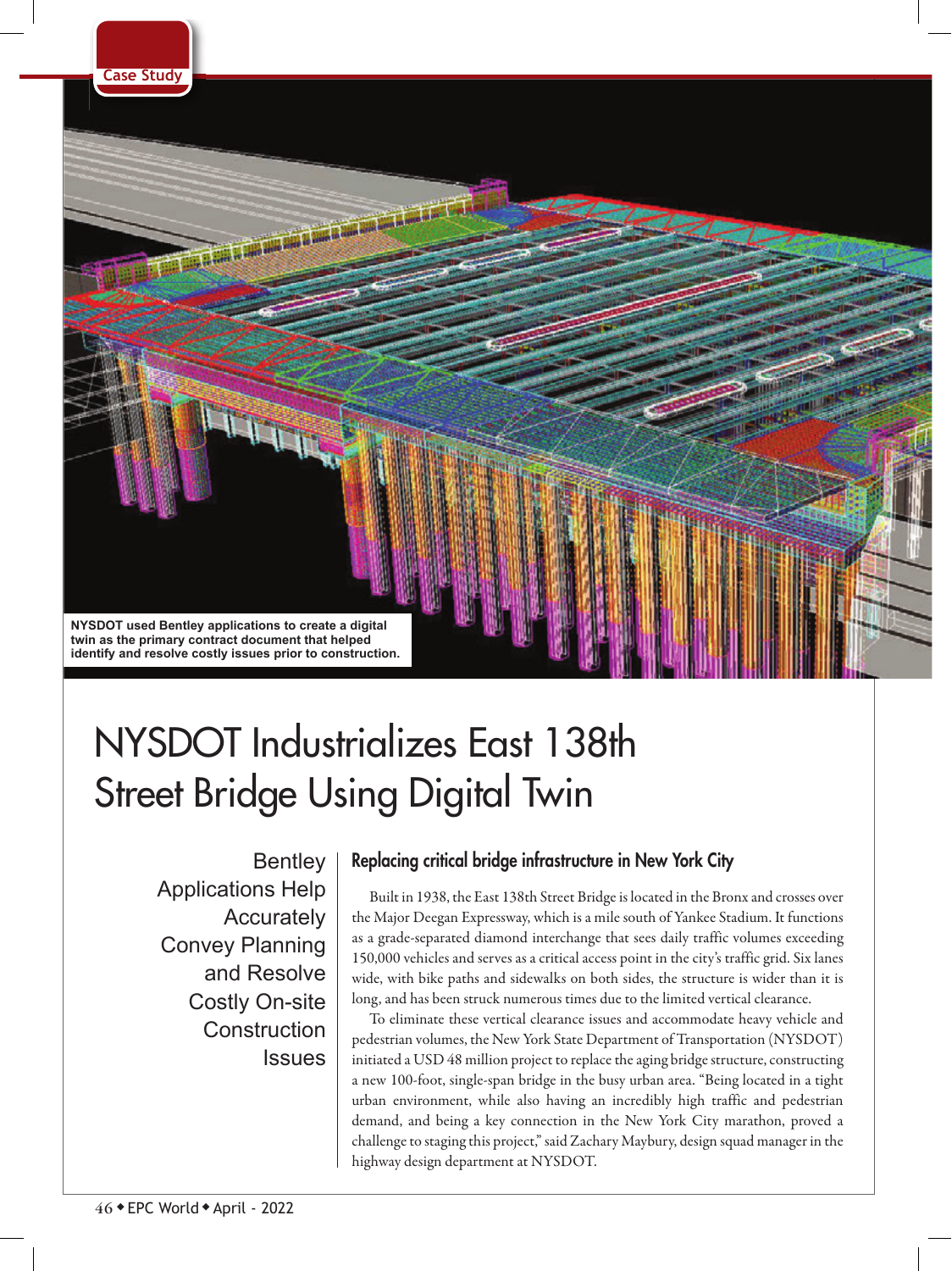

## Complex structural design, construction sequencing, and collaboration

At first glance as a single, short-span bridge, the project seemed uncomplicated. However, given the location and criticality of the infrastructure to city transport, the interchange needed to remain fully functional throughout the bridge replacement, presenting challenges to the construction sequencing. The team also had to handle a complex structural design to accommodate the wide variety of utilities surrounding the bridge, ramp restrictions being situated over a major urban expressway, and the unfortunate timing coinciding with the onset of the pandemic. "There are many complex traffic, utility, geotechnical, and structural design challenges that needed to be overcome to ensure the success of this project," commented Brenda Crudele, director of structures design at NYSDOT. Aesthetically, the bridge also had to fit within the architectural landscape, connecting to the existing historic retaining walls.

Of all the challenges that NYSDOT faced, some of the biggest were utility related. Especially complicated was the

## Project Summary

## **Organization**

New York State Department of Transportation (NYSDOT)

**Solution** 

## Bridges

**Location** 

New York City, New York, United States

## Project Objectives

- To replace an aging bridge to accommodate high vehicular and pedestrian traffic in New York City
- To create a construction sequencing plan so that the bridge remains functional throughout replacement

#### Project Playbook

iTwin Design Review, LumenRT, MicroStation, OpenBridge Modeler, OpenRoads Designer, ProjectWise, ProSteel, SYNCHRO 4D

## Fast Facts

- NYSDOT used Bentley applications to generate a digital twin as the primary contract document to replace the East 138th Street Bridge
- iTwin Design Review served as the integrated digital platform among more than 180 design reviewers across 15 agencies
- Establishing a collaborative digital context optimized structural design and construction to keep the project on track during COVID-19 restrictions

### ROI

- Providing the digital twin as the contract document resulted in the winning bid being 15% lower than anticipated
- SYNCHRO 4D and LumenRT facilitated visual construction sequencing, traffic control planning, and public outreach for better project coordination
- The 4D simulation enhanced understanding of construction, eliminating stakeholders manually sifting through 200 pages of paper plans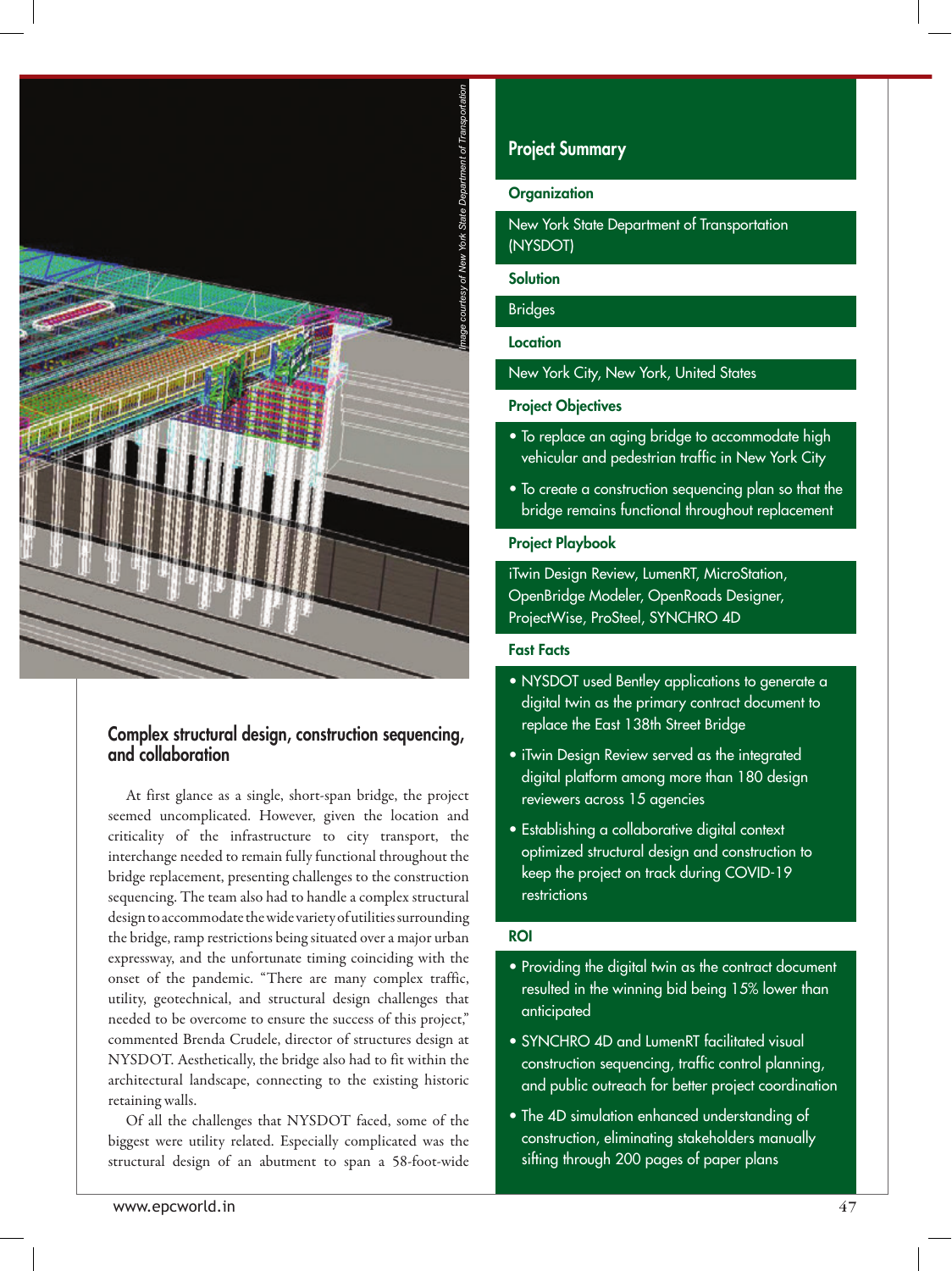#### **Case Study**

With the sophisticated sequencing, overwhelming amount of underground utilities, and enormous group of project stakeholders, this project sets the new standard on what can be accomplished when a digital twin is used as the primary contract document

- Zachary Maybury,

П

Design Squad Manager, Highway Design, New York State Department of Transportation

> opening allowing for the future widening of an existing combined sewer line running parallel to East 138th Street directly underneath the bridge and below the Major Deegan Expressway.

To optimize design and construction planning,NYSDOT needed to efficiently collaborate withutility owners, as well as with the public. Yet, forstakeholders and the community to understand thecomplex project staging, they would have to reviewhundreds of traditional plan sheets, which wouldhave taken a significant amount of time. NYSDOTrealized that they needed a more efficient approachand wanted to use a digital twin as the primarycontract document and public outreach tool forcontractors, stakeholders, and the community tovirtually visualize the design intent and constructionplan. To achieve this digital context, they requiredintegrated hybrid modeling technology togenerate a dynamic 3D model of the complicatedsuperstructure and pedestrian components.

## Bentley applications provides digital solution

The scale and complexity of this bridge project made it an ideal choice for NYSDOT to utilize BIM and model-based contracting, working in an integrated technology environment to digitally exchange information from design to construction. Already familiar with Bentley applications, NYSDOT selected OpenBridge Modeler, ProSteel and MicroStation to develop a 3D model of the entire bridge structure to a level of detail that contractually enabled the team to build directly from the model, without requiring the aid of a complete set of 2D plans. The interoperability of Bentley's modeling software enabled NYSDOT to

directly reference the highway designers' OpenRoads alignment file in the 3Dbridge model, ensuring positional accuracy. Integrating iTwin Design Review to the project allowed more than 180 reviewers across 15 agencies to easily access and comment on the model in a digital environment.

Leveraging Bentley's integrated applications enabled the designers to be confident in their proposed structural solutions for the abutment over the combined sewer line and the ramp restrictions at each quadrant to tie in with the Major Deegan Expressway. The collaborative digital solution also helped satisfy strict ADAcompliant pedestrian ramp requirements, as well as meet the architectural aesthetics. "Modeling these quadrants in 3D was imperative to satisfy the varying geometric constraints and to ensure that the final product was safe, aesthetically pleasing, and blended into the existing features

around the bridge," said Crudele. To help with construction planning, NYSDOT imported the 3D model and the project schedule into SYNCHRO. "By having a 3D model of the project, we were able to use SYNCHRO to build a 4Dsimulation to depict the construction staging," added Maybury. They used

LumenRT to generate animated renderings from the 4D simulation, serving as a valuable tool for public outreach.

## Digital Twin sets new standards

With Bentley's comprehensive, integrated modeling and iTwin technology, NYSDOT was able to accurately design and generate a digital twin that helped identify and resolve costly issues prior to construction. iTwin Design Review allowed designers to review the project without ever having to download a program and provided them with tools to improve and accelerate the design process. The software enabled reviewers to comment on the design model, flag issues, and assign the issues for resolution, all within a digital environment. iTwin Design Review allowed the team to resolve potential problems in a timely manner to keep the project's accelerated pace on track. By providing the contract digital twin to project bidders, contractors could digitally visualize their work to calculate more accurate bids, resulting in the winning contractor's bid being 15% lower than the engineer's original estimate. Establishing a digital